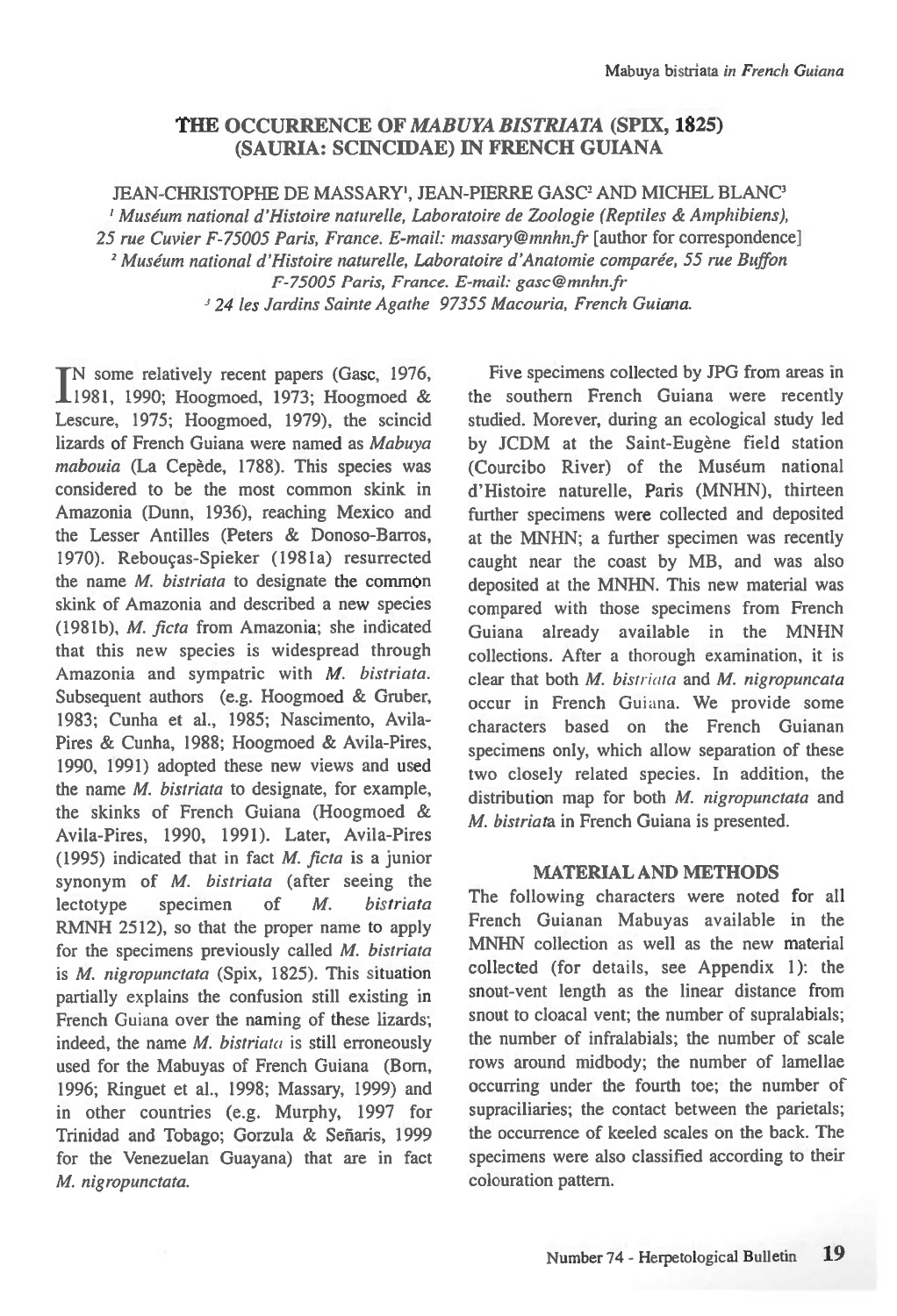Figures were made using colour pictures. The distribution map was made only using data for which the identifications were unambiguous. We systematically rejected the localities in French Guiana from which *Mabuya* is recorded in those cases where no picture or voucher specimen was available. Neither did we include localities from which no accurate description, allowing identification of the species, was available.

### **RESULTS**

The examination of the Mabuyas from French Guiana, clearly shows that two species occur in this country; *M. bistriata* and *M. nigropunctata.*  These species can easily be separated. First, the most practical way to do this in the field is by coloration pattern which can be readily used to separate the species visually, without the need for systematic collection of specimens. *M. bistriata* (Plate 1) is a light brown lizard with a dark brown lateral band at each side ; this band is bordered by two light well defined stripes. The upper one is sometime incomplete and may only occur in the anterior part of the body; this upper light stripe is bordered by a small brown

stripe in the anterior part of the body ; the back is bronze, either with no dark spots or some weakly marked one. The background coloration of *M. nigropunctata (Plate* 2) is darker than that of *M. bistriata.* Like *M. bistriata, M. nigropunctata* has a dark brown band at each side, often with irregular limits. There are generally no light stripes bordering this lateral dark band, but sometimes (apparently often in juveniles), one more or less ill-defined ventral light stripe occurs. Often, the lower part of the flanks presents a mixture of dark and light spots. The back is bronze, with some dark spots dispersed on its surface sometimes forming incomplete transverse or longitudinal stripes; sometimes those spots do not occur or are hardly noticeable.

Alternatively, there are some distinct scalation characters which enable those two species to be distinguished. Two of them are useful because they allow a clear identification in every single case. (1) The parietals are mostly well separated in *M. nigropunctata* (Fig. 1a) or just with a sharp point contact (Fig. 1b) whereas they are distinctly in contact in *M. bistriata* (Fig. lc). (2) In *M. nigropunctata,* the dorsal scales are

| <b>Characters</b>                                                                                                                                                                                                                                                                                                                                                                                   | Mabuya bistriata                                                                                                                | Mabuya nigropunctata                                                                                                                                                        |
|-----------------------------------------------------------------------------------------------------------------------------------------------------------------------------------------------------------------------------------------------------------------------------------------------------------------------------------------------------------------------------------------------------|---------------------------------------------------------------------------------------------------------------------------------|-----------------------------------------------------------------------------------------------------------------------------------------------------------------------------|
| Contact between the 2 parietals<br>Dorsal scales tricarinate<br>Number of supraciliaries<br>Number of supralabials<br>Number of infralabials<br>Maximum snout-vent-length<br>Occurrence of a lateral dark band<br>delimited by two distinct light stripes<br>(at least in the anterior part for the<br>dorsal one) at each side; the<br>dorsal one is itself bordered<br>partially by a dark stripe | yes, distinctly<br>n <sub>O</sub><br>often $4(73\%)$ , rarely 5 or 6, the<br>6 or 7<br>6 to 8, mostly 5 $(59%)$<br>83 mm<br>yes | no, or hardly in a sharp point<br>yes (weakly marked in juveniles)<br>4 to 6, often 5 subequal $(82,8\%)$<br>7 to 9, often 8 (91,7%)<br>7 to 9 (rarely 7)<br>$123$ mm<br>no |

Table 1. Table comparing characters for *Mabuya bistriata* and *Mabuya nigropunctata* in French Guiana.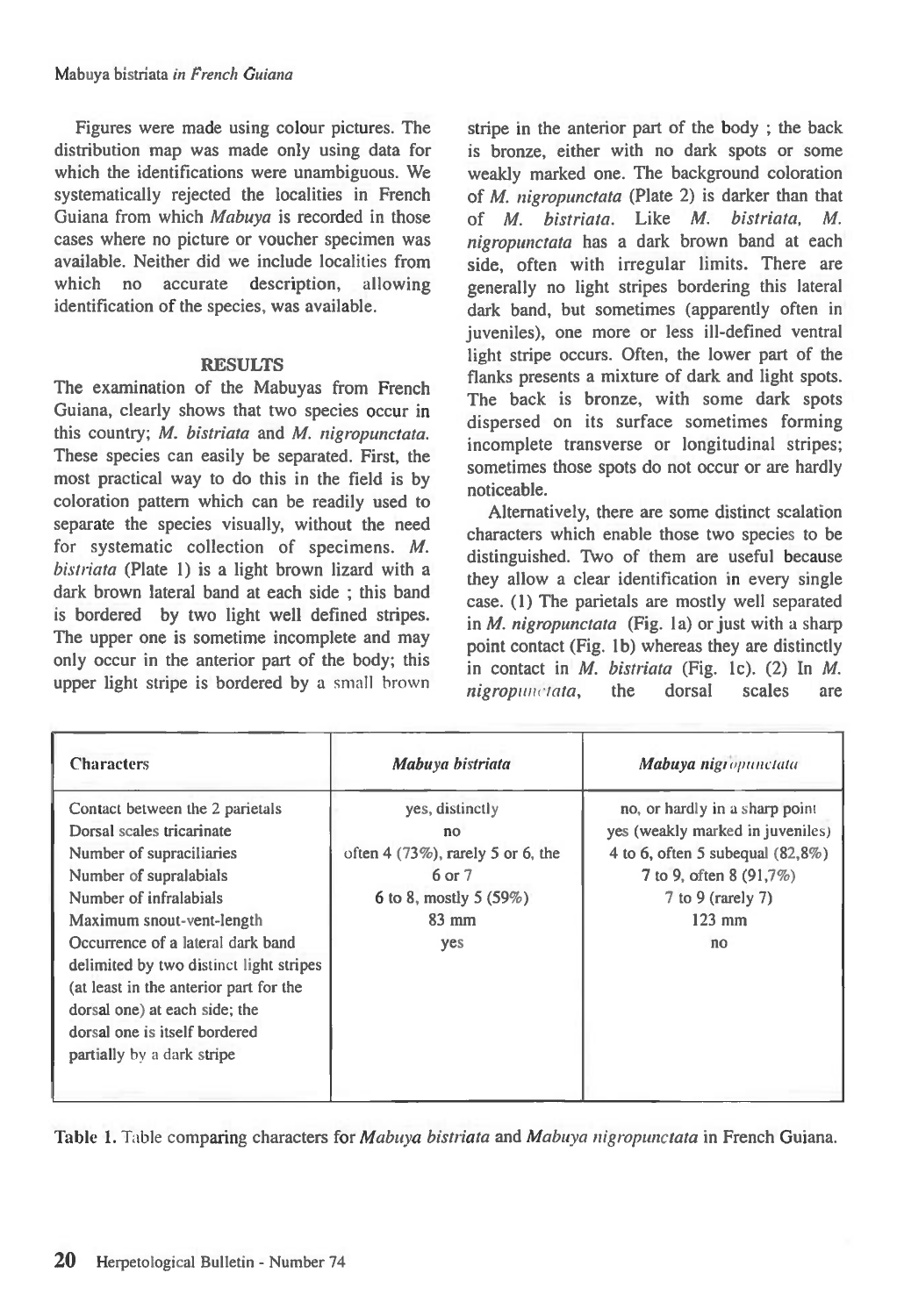

Fig. 1. Dorsal view of the head in *M. nigropunctata* MNHN 1997.2211 (a) and MNHN 1997.2213 (b), and in *M. bistriata* MNHN 1902-266 (c). Note the clear contact between the parietals in *M. bistriata*  whereas this condition seems not to occur in *M. nigropunctata* in French Guiana. The second supraciliary is black coloured. Scale bars  $= 1$ cm.

tricarinate, especially in males; this character is more marked in subadult and adult males than in females; the keels are nearly invisible in juveniles. In contrast, *M. bistriata* never has keeled scales on the back, whatever its sex and maturity.

Three other characters are different for the two species, but with some degree of overlap. Seven to 6 or 7 (6.50  $\pm$  0.51, n = 17) supralabials occur in *M. bistriata* against 7 to 9, often 8 (8.04  $\pm$  0.34, n  $= 26$ ) in *M. nigropunctata*; 6-7, rarely 8 (6.65  $\pm$ 0.86, n = 17) infralabials occur in *M. bistriata*  against 7 to 9, often 8 (8.23  $\pm$  0.59, n = 26) in *M*. *nigropunctata;* likewise, there are 4 to 6 subequal supraciliaries, must often 5 (77%) in *M*. *nigropunctata* (Fig. la-b) and 4 to 5, must often 4 (76%) in *M. bistriata,* with the second one at least twice as long as the others (Fig. lc). The number of scale rows around midbody is of little interest because both species have 29-30, rarely 32 *(M. bistriata:* 29.67 ± 1.00, n = 9 and *M. nigropunctata:* 29.85  $\pm$  0.9, n = 13). Lamellae under the fourth toe number 15 to 18 (17.44  $\pm$ 1.67,  $n = 16$ ) and 15 to 19 (16.69  $\pm$  0.93,  $n = 26$ ) in *M. bistriata* and *M. nigropunctata,* respectively.

The maximum SVL's are very different in *M. bistriata* and *M. nigropunctata. Mabuya bistriata is a* medium sized lizard reaching 49 mm in a female (MNHN 1902.272) and 83 mm in a male (MNHN 1902.265); Avila-Pires (1995:567) indicated also 83 mm as maximum SVL for a female (MPEG 14534). *M. nigropunctata* is more stout and clearly larger than *M. bistriata* reaching a SVL of 101 mm in females (MNHN 1997.2213, 103 mm when alive) and 123 mm in males (specimens released). These data agree well with the maximum SVL indicated by Avila-Pires (1995) in Brazilian Amazonia (107 mm in males and 113 mm in females), except the (released) male with SVL 123 mm is the maximum SVL recorded for this species.

Table 1 summarises the characters allowing an easy identification of both *M. bistriata* and *M. nigropunctata* in French Guiana. Figure 2 provides the actual known range of these two species in French Guiana.

#### DISCUSSION AND CONCLUSION

Through the examination of new material from French Guiana, this study reveals that both *M.*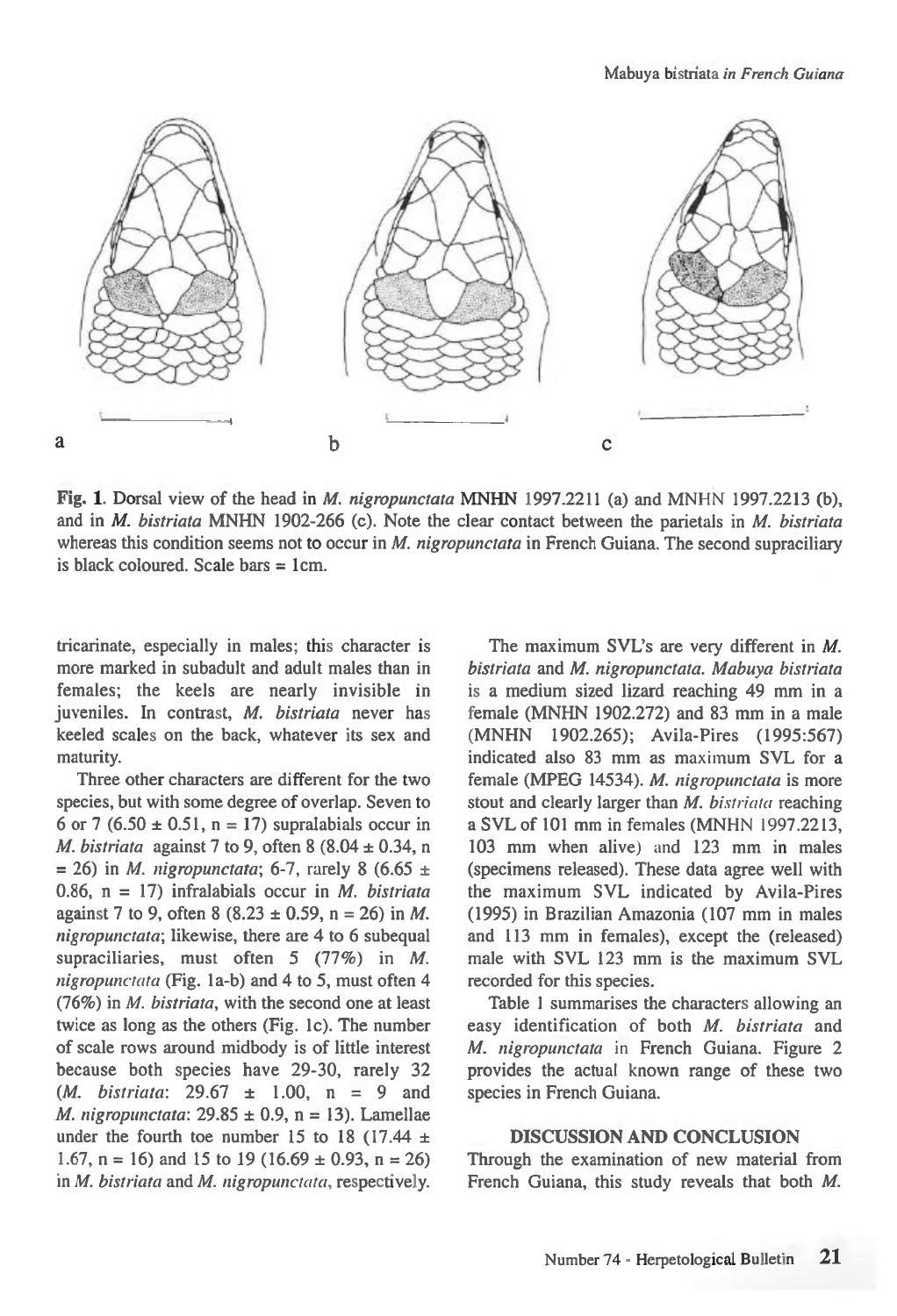

**Fig. 2.** Distribution map of *Mabuya bistriata* (circles) and *Mabuya nigropunctata* (squares), in French Guiana. Closed symbols = material studied; open symbols = data from literature (Hoogmoed & Avila-Fires, 1990, 1991; Born, 1996) and observations with photos (Gaucher, 1999 ; Haxaire, 1999). 1, Petit-Saut. 2, Macouria. 3, La Mere Islet. 4, Saint-Eugene field station. 5, field station of the Nouragues. 6, Vicinity of Saint-Georges. 7, Saiil. 8, Camopi. 9, Saint-Marcel Mount. 10, Mitaraca. 11, Trois Sauts.

*bistriata* and *M. nigropunctata* occur there. The two species of *Mabuya* can easily be identified according to the characters given above or by using the key provided by Avila-Pires (1995) for the lizards of Brazilian Amazonia. The characters given by this author for these two species are matched very well by the Mabuyas of French Guiana, including the problematic specimens mentioned by Avila-Pires as potential *M. bistriata.* In fact, unlike Avila-Pires (1995), we did not find that the supraciliaries are so variable as she did. Indeed, the second supracilliar always is at least twice as long as the other supraciliaries, which agrees with what she indicated when describing *M. bistriata.* The difficulty very probably arose from the eventual subdivision that may occur in the last supraciliaries (e.g. MNHN 1902.268).

The present data suggest that *M. bistriata is*  confined to the eastern part of French Guiana whereas *M. nigropunctata is* widespread throughout the country (Fig. 2). To date, there is no evidence that these two species are found in sympatry in French Guiana, though this is highly likely since this situation is known in Brazil (see Avila-Pires, 1995). During his trip in the eastern part of French Guiana between 1899 and 1901, F. Geay collected the two species. It is very interesting to note that among the six Mabuyas he collected, only one specimen was *M. nigropunctata.* Unfortunately, the exact locality of this specimen is unknown and thus, we cannot be sure that it was found sympatrically with *M. bistriata.* Because this is an old record, we could question the specimen's origin, the more so as the borders of French Guiana at the time of Geay's collecting encompassed the northeastern part of present day Brazil. However, we analysed Geay's hand-written manuscript (1901) which is kept in the library of the reptiles and amphibians laboratory of the MNHN; the indications he gave are accurate and he also provided a detailed colour map which indicates the route he took. Moreover, we have no doubt concerning the origin of his specimens. Two specimens collected by Leprieur are said to come from `Cayenne' but we cannot check the accuracy of this data. We recently received a specimen of *M. bistriata* (MNHN 1999.8349) caught at Macouria in French Guiana by MB. This new record constitutes further strong proof of the occurrence of *M. bistriata* in French Guiana. Before the new material was collected by the authors, the number of *M. nigropunctata* in the MNHN collections had been very small despite the fact that it is more widely distributed than *M. bistriata* in French Guiana. Added to the nomenclatural problems, this situation explains the frequent misuse of the name *M. bistriata* to designate all skinks of French Guiana.

Until the present study, *M. bistriata* was not recorded from the Guianas (except erroneously). Avila-Pires (1995:573) mentioned the possible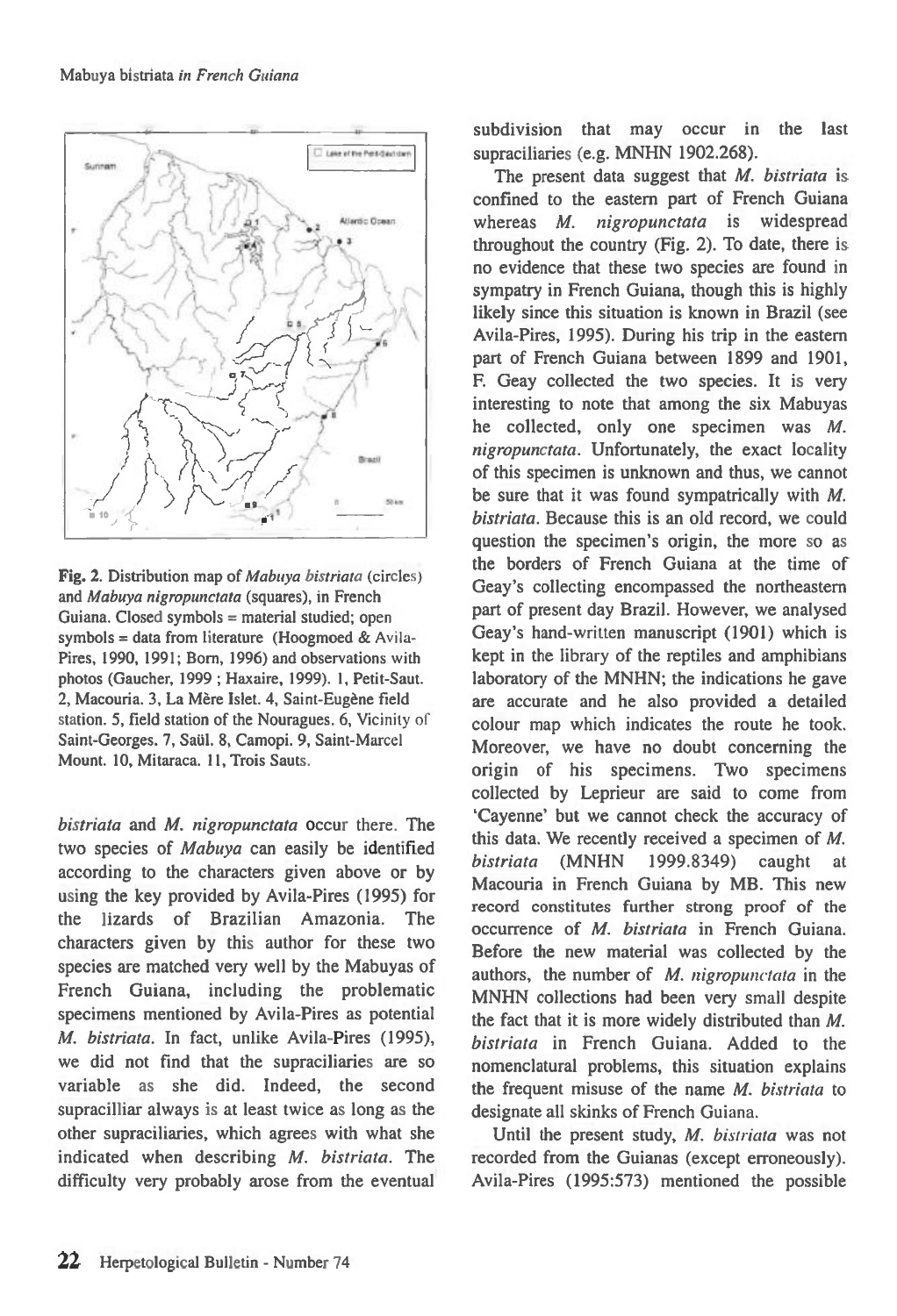

Plate 1. Mabuya bistriata (Spix, 1825), in a garden, Macouria, French Guiana. Photograph by M. Blanc.



Plate 2. Mabuya nigropunctata (Spix, 1825), in primary forest, MNHN Saint-Eugène field station, French Guiana. Photograph by J.-C. de Massary.

existence of *M. bistriata* in Surinam, but her data is based on 'a half-grown specimen with no exact locality data, [...] preserved for more than 100 years'.

The occurrence of M. bistriata in the eastern part of French Guiana extends somewhat the northern limit of the known range for the species. This is interesting because we can envisage that other Brazilian species not yet recorded in French Guiana, and having a similar distribution pattern throughout Amazonia, could be expected to occur in this country.

As for the other lizard species in French Guiana, the range of those two species remains very poorly known and should encourage further herpetological investigations in this country, particularly in its eastern parts which remains

underprospected. Moreover, both M. bistriata as M. nigropunctata show large ranges throughout Amazonia. A thorough revision of these two species, with the inclusion of new material from the Guianan region is necessary to determine whether the current understanding of their systematics accurately reflects biological reality.

### ACKNOWLEDGEMENTS

The authors are very grateful to Teresa Avila-Pires, Richard Davies, A. Dubois, M. S. Hoogmoed, I. Ineich, and J. Lescure for reviewing the original version of the paper. Thanks are also due to le Ministère de l'Environnement, Direction de la Nature et des Paysages, for granting the collecting permit  $(n - 307/96)$ . The research work led by JCDM in French Guyana has been supported by Electricite de France (EDF) (convention EDF/MNHN GP7531).

### **REFERENCES**

- Avila-Pires, T. C. S. (1995). Lizards of Brazilian Amazonia (Reptilia, Squamata). Zoologische Verhandelingen Leiden 299, 1-706.
- Born, M. (ed.), 1996. Reptiles and amphibians of Nouragues, French Guiana. Wageningen Agricultural University, Wageningen. 55 pp.
- Cunha, 0. R. (da). (1961). H. Lacertilios da Amazônia. Os lagartos da Amazônia Brasileira, com especial referência aos representados na colecao do Museo Goeldi. Boletin do Museu Paraense Emilio Goeldi, Zoologia **39,** 1-189.
- Cunha, 0. R. (da), Nascimento, F. P. (do) & Avila-Pires, T. C. S. (1985). Os Repteis da área de Carajás, Pará, Brasil (Testudines e Squamata). I. Publicacoes Avulsas do Museu Goeldi **40,** 9-92.
- Dumeril, A.-M.-C. & Bibron, G. (1839). Erpétologie générale ou Histoire naturelle complète des Reptiles, tome 5. Paris: Roret.
- Dunn, E. R. (1939). Notes on the American Mabuyas. Proceedings of the Academy of Natural Sciences of Philadelphia **87,** 533-557.
- Gasc, J.-P. (1976). Contribution a la connaissance des Squamates (Reptilia) de la Guyane Française. Nouvelles localités pour les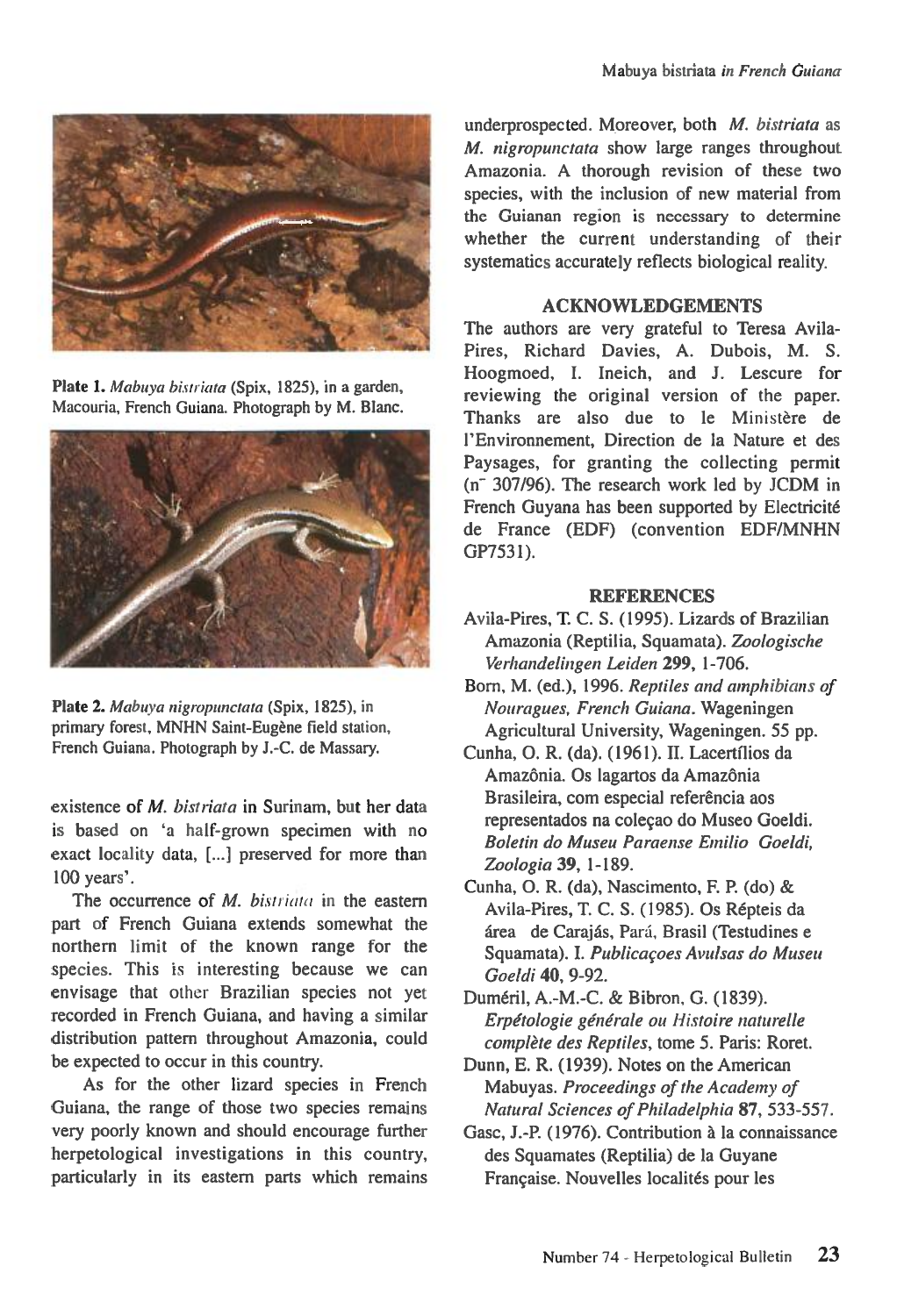Sauriens. Compte Rendu des Séances de la Societe de Biogeographie **454,** 17-36.

Gasc, J.-P. (1981). Quelques nouvelles données sur la répartition et l'écologie des sauriens en Guyane frangaise. Revue d'Ecologie la Terre et la Vie **35,** 273-325.

Gasc, J.-P. (1990). Les lézards de Guyane. Paris: R. Chabaud (Ed.).

Gasc, J.-P. & Lescure, J. (1977). Données sur l'herpétoconose en milieu ouvert dans la forêt amazonienne. Bulletin du Muséum national d'Histoire naturelle, Paris (3), **440,** (Ecol. Gen.), 35, 35-44.

Geay, F. (1901). Collection venant de la Guyane française et envoyée par M. F. Geay, chargé de mission au Laboratoire d'Ichtyologie et d'Erpétologie du Muséum (septembre 1899mars 1901). Manuscrit (non publie) des archive n-4 du Laboratoire reptiles & amphibiens du Muséum, Paris, 1-49.

Gorzula, S. & Señaris, J. C. 1999 (1998). Contribution to the herpetofauna of the Venezuelan Guayana. I. A data base. Scientia Guaianw, **8** (1998). Hubert, **0.** (Ed.). Caracas: Fundacite-Guayana. i-xxviii + 1-269.

Hoogmoed, M. S. (1973). Notes on the herpetofauna of Surinam. IV. The lizards and amphisbaenians of Surinam. Biogeographica **4, i-ix +** 1-419.

Hoogmoed, M. S. (1979). The herpetofauna of the Guianan Region. In The South American Herpetofauna, its Origin, evolution and dispersal, pp. 241-279. Duellman, W. E. (Ed.). Monograph of the Museum Natural History, The University of Kansas, **7.** 

Hoogmoed, M. S. & Avila-Pires, T .C.S. (1990). Observations on the herpetofauna of Petit Saut Sinnamary River, French Guiana. In Biologie d'une canopée de forêt équatoriale, 222-229. Halle, F. & Blanc, P. (Eds.). Rapport de Mission Radeau des Cimes Octobre-Novembre 1989, Guyane Francaise. Xylo, Département Industrie de Xylochimie.

Hoogmoed, M. S. & Avila-Pires, T .C. S. (1991). Annotated checklist of the herpetofauna of Petit Saut, Sinnamary River, French Guiana. Zoologische Mededelingen **65,** 53-88.

Hoogmoed, M. S. & Gruber, U. (1983). Spix and Wagler type specimens of reptiles and amphibians in the natural History Musea in Munich (Germany) and Leiden (The Netherlands). Spixiana. Supplement **9,** 319- 415.

Hoogmoed, M. S. & Lescure, J. (1975). An annotated checklist on the lizards of French Guiana, mainly based on two recent collections. Zoologische Mededelingen **49,**  141-171.

Massary, J.-C. (de). (1999). Hagedissen en bosversnippering in Frans-Guyana. Lacerta **57,** 97-105.

Murphy, C. J., 1997. Amphibians and Reptiles of Trinidad and Tobago. Malabar, Florida: Krieger Publishing Company.

Nascimento, F. P. (do), Avila-Pires, T. C. S. & Cunha, **0.** R. (da). (1988). Reoteis squamata de Rhondônia e Mato Grosso coletados através do Programa Polonoroeste. Boletim do Museu Paraense Emilio Goeldi, Zoologia **4,** 21-66.

Peters, J. A. & Donoso-Barros, R. (1970). Catalogue of the Neotropical Squamata. Part **H.** Lizards and Amphisbaenians. United States National Museum Bulletin **297, i-viii +** 1-293.

Rebougas-Spieker, R. (1981a). Sobre uma nova espécie de Mabuya do nordeste de Brasil (Sauria, Scincidae). Papeis Avulsos de Zoologia **34,** 121-123.

Rebougas-Spieker, R. (1981b). Sobre uma nova espécie de Mabuya da Amazônia Brasileira (Sauria, Scincidae). Papeis Avulsos de Zoologia **34,** 161-163.

Ringuet, S., Claessens, 0., Cosson, J.-F., Massary, J.-C. (de), Granjon, L. & Pons, J.-M. (1998). Fragmentation de l'habitat et diversite des petits vertébrés en forêt tropicale humide, l'exemple de Petit Saut (Guyane francaise). Journal d'Agriculture Tropicale et de Botanique Appliquée 40, 11-30.

Vanzolini, P. E. (1972). Miscellaneous notes on the ecology of Brazilian lizards (Sauria). Papéis Avulsos de Zoologia 26, 83-115.